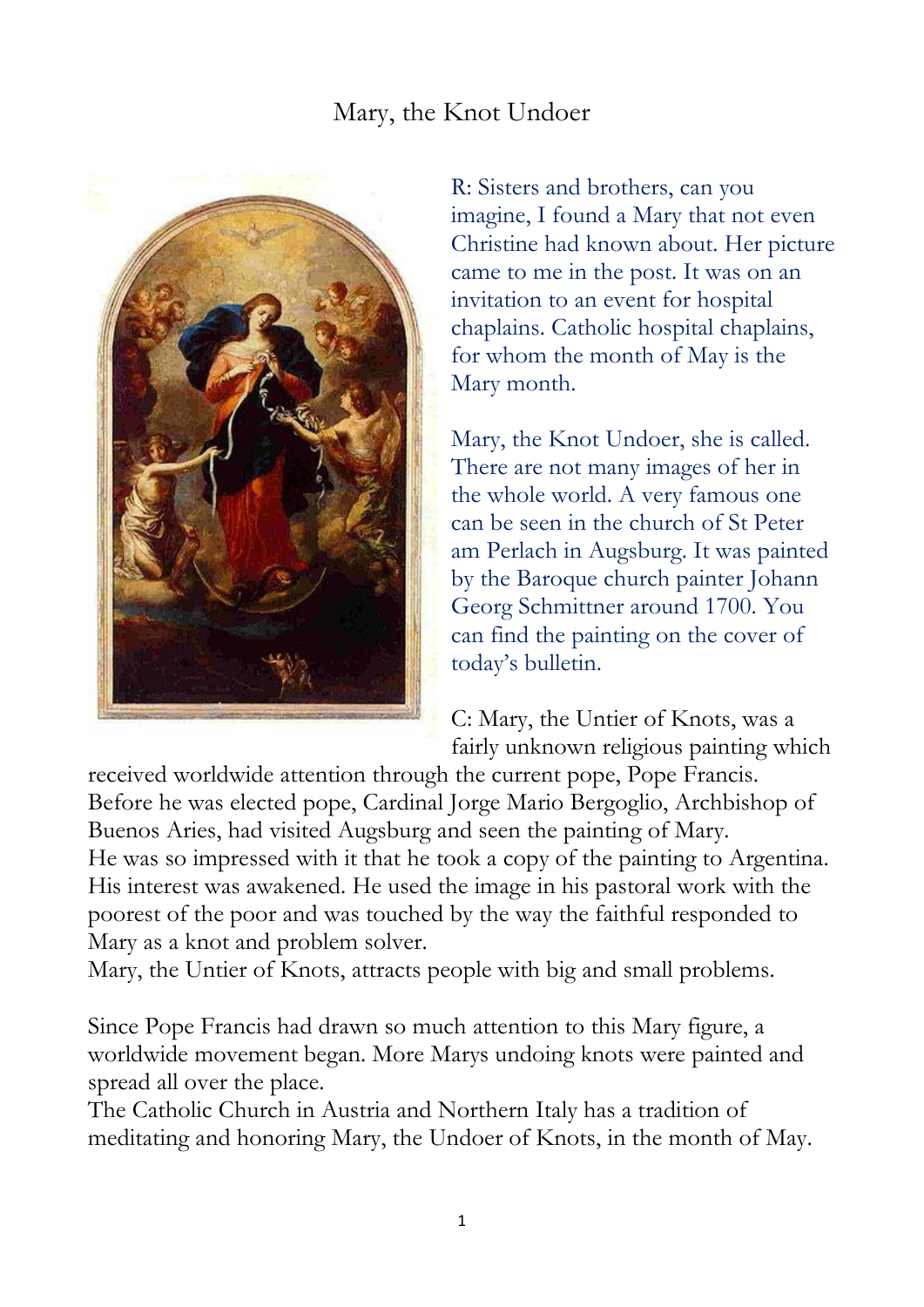The painting had been donated to St Peter in Augsburg by a monk. This monk shared the story of his grandfather Wolfgang who was about to leave his wife Sophia, and sought advice of a priest. The priest prayed for him, addressed Mary and asked her to undo the knots in Wolfgang and Sophia's bond of marriage. Almost immediately peace was restored between husband and wife, and the separation did not happen.

In memory of this joyful outcome the picture of Mary, the Undoer of Knots was painted.

R: Mary, the helper, the supporter and sustainer – Mary, the Untier of Knots had caught my attention. She is there when people are in trouble and have to do the hard things. She solves problems, straightens conflicts, and gives people courage and new hope.

I had never heard of her, but entered in a kind of conversation with her, learned about her, was very impressed with her and couldn't let her go again.

There she stands undoing knots.

I read and searched a bit and discovered that, at least in the past, it was primarily about marriage, partnership and the crises in these relationships that people connected Mary with.

Relationship knots.

Something has contracted and is no longer loose.

Something is tied up and blocked.

Injuries, bad words, bad thoughts, silence, separate worlds in one house... Knots.

But not only those.

Illnesses, starting new friendships to replace old and broken ones, the wrong job in the wrong place at the wrong time.

Knots.

Being misunderstood.

Not heard, not really recognized for who I am.

Walls I run into because they keep standing in my way.

Knots.

Over and over again.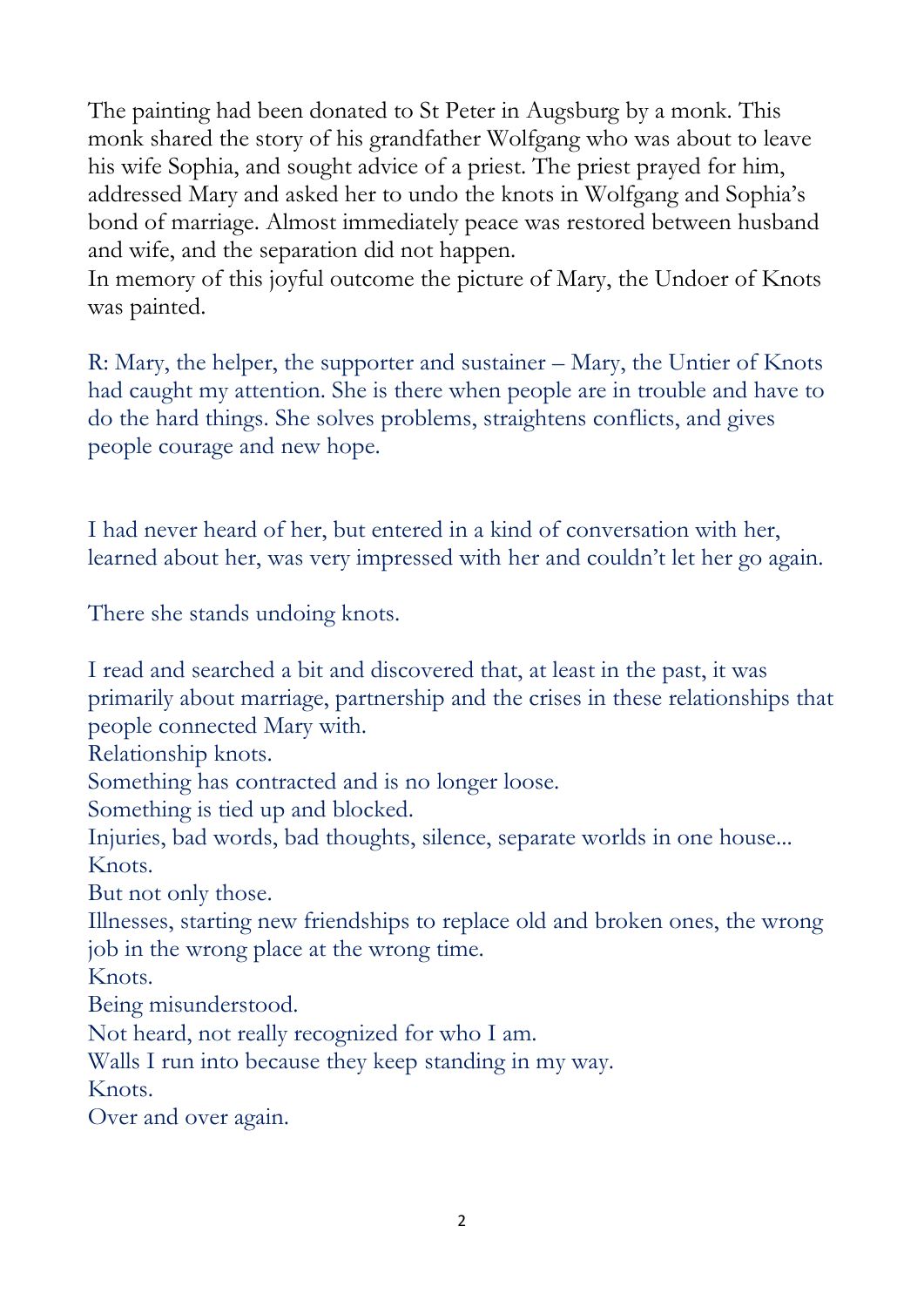The simple ones at the beginning could probably be solved. Provided you don't wait too long.

If more are added, it will be really difficult.

The knots become thicker and tighter. And at a certain stage they can no longer be unraveled by the people alone.

The un-doing seems impossible.

Mary is needed – the Knot Undoer.

C: Mary was and is, so to speak, the therapist, supervisor, mediator summoned into people's messes.

She is the saint and patron of those whose lives are in many ways bound up and can no longer be untied.

She comes in and unties… carefully, tenderly – not with a pair of scissors or the sword to break and hurt, but with her patience, her love and her sensitivity.

No violence goes out from her, no military forces, no fights or wars – just her tender touch.

If we solved problems in the world as Mary, the Knot Undoer does, we'd live at peace with each other…

R: Strictly speaking, all wars, all violence, small and large with their innumerable injuries, are resignation and failure in the face of the many knots in the lives of individuals, groups, nations.

The refusal to become Mary makes our world a place of hurt and pain.

The refusal to take the time, to have patience, to save the thread so that it can be picked up again, destroys people's lives and leaves only shards.

Mary, who undoes the knots gently, bears in her action new beginnings.

People can reconnect, provide support, find peace, save lives.

To undo crises with force has always and will always only destroy.

Mary with her tenderness and sensitivity plays the total counterpart. Patiently, highly focused, with intuition, and empathy... she solves the messes and problems.

She loosens and relaxes – makes things flow again.

Besides Mary I see two angels. Mary has the angels to help her hold the thread and undo the knots. They bear the weight of the cord, lift the knots up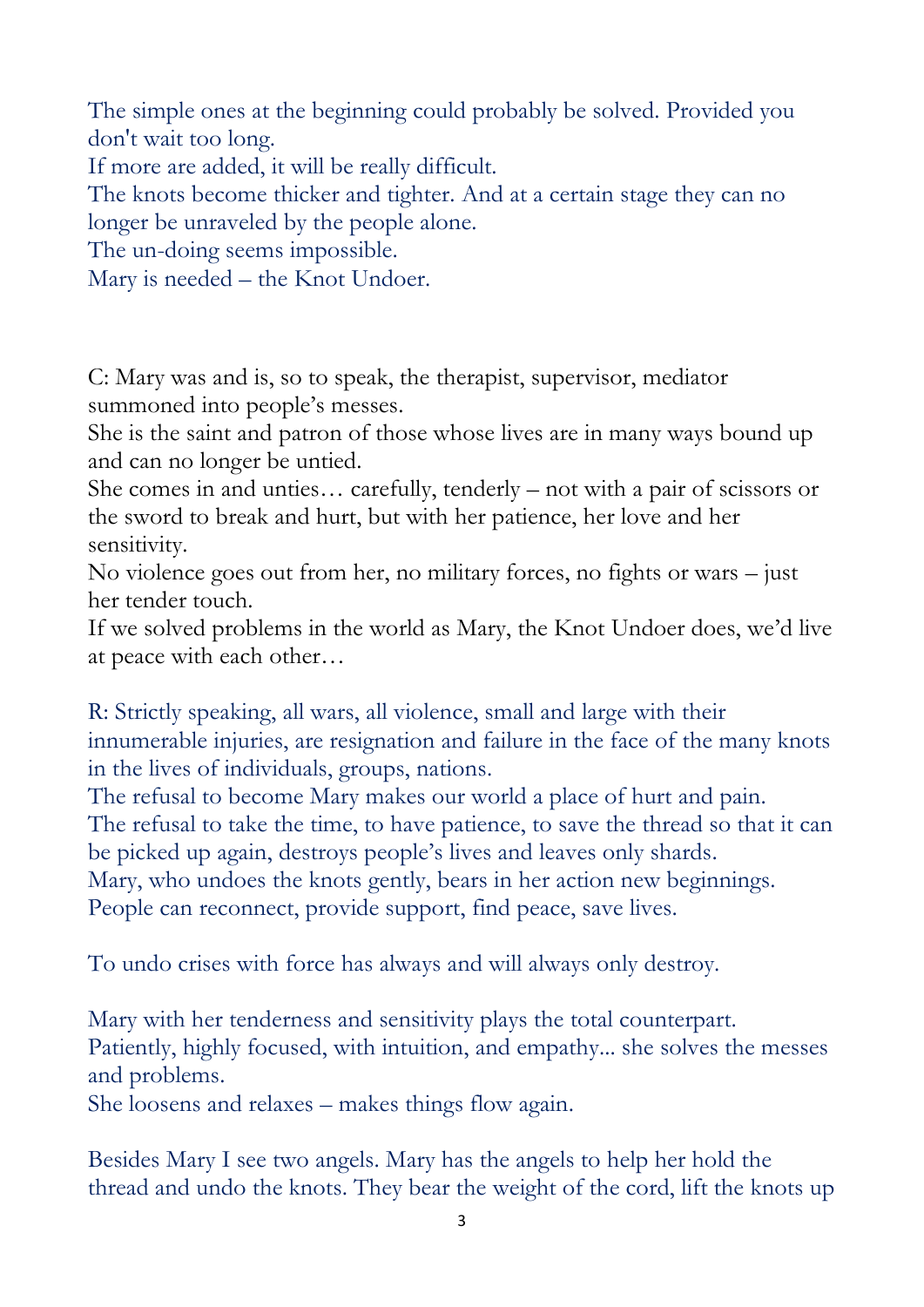a bit, make them lighter, let the rope flow through their angelic hands and support Mary do her patient and tender job.

Mary and the angles bring about release, peace and quiet, so that people can breathe out and discover new resources and new strength.

Even though I'm not Catholic and the devotion to Mary that I encounter around here is often strange to me: I'm happy to let the knot-looser be my companion. My inner conversation partner. My supervisor, my mediator, my pastor.

C: Every now and then I need a knot undoer who treats me carefully, has patience with me and time for me. Who shares with me her humour, and embraces me with a gentle smile. Only then will the hard things in my life be solved, and all that was stuck can flow again.

R: Let us pray: Gracious God, thank you for Mary, sister in faith, knot breaker. You know them, the painful situations when rejection and disappointment paralyze, when set goals move far away, when listening becomes impossible, when misunderstanding hurts when power claims become unexpected traps, when nothing works anymore, when energy cannot flow. God of Mary of the Knot, give me courage, wake up hope, and show me ways of healing, good ways, to unravel the entangled, to smoothen out the harsh things, to loosen knots, to heal injuries, with patience and perseverance, with courage and openness,